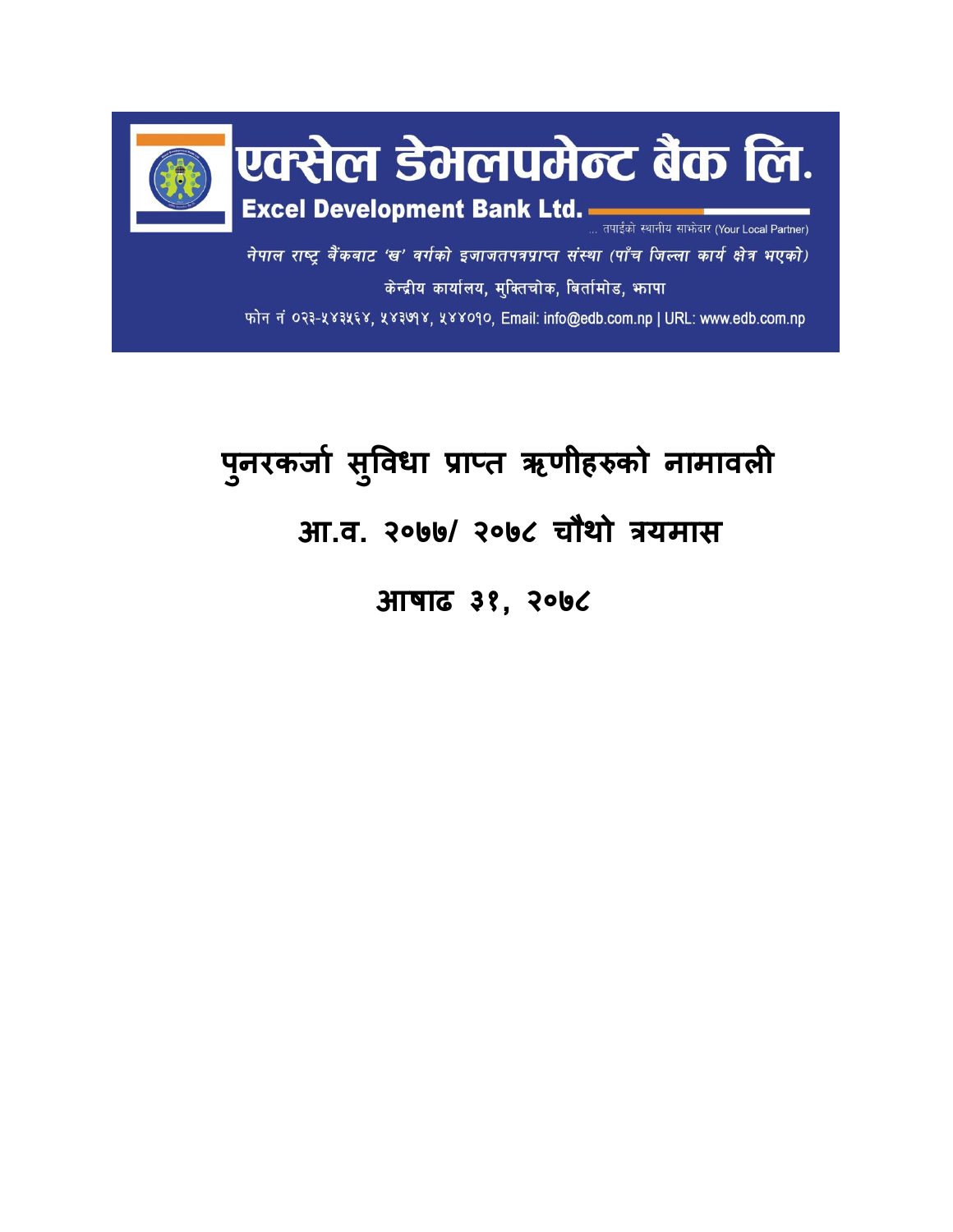## **१. लघ ु,घरेल ुतथज सजनज उद्यम पन ु रकर्जा**

| <b>SN</b>      | <b>Borrower's Name</b>              | <b>Refinance Date</b> |
|----------------|-------------------------------------|-----------------------|
| 1              | POKHREL PAN PASAL                   | 30/11/2020            |
| $\overline{2}$ | RISHI MOTORCYCLE GYAREJ             | 30/11/2020            |
| 3              | KANKAI KRISHI FARM                  | 30/11/2020            |
| $\overline{4}$ | GANAPATI BABA STEEL & ALMUNIUM DEC  | 30/11/2020            |
| 5              | HAMRO PATHIBHARA HOTEL AND LODGE    | 20/12/2020            |
| 6              | PURWANCHAL DISTRIBUTORS             | 20/12/2020            |
| 7              | <b>SCHOOL BAG &amp; SHOE CENTER</b> | 20/12/2020            |
| 8              | HOTEL THULDAI KO MATKA GHAR RESTURE | 30/11/2020            |
| 9              | LAXMI MOTORCYCLES GYAREJ            | 30/11/2020            |
| 10             | HELINA SENETORY BIKRI KENDRA        | 30/11/2020            |
| 11             | <b>S ART D PHOTO STUDIO</b>         | 30/11/2020            |
| 12             | <b>KHUDANG PASAL</b>                | 30/11/2020            |
| 13             | HOLISTIC HEALTH ENTERPRISES         | 30/11/2020            |
| 14             | <b>SUBHAM ENTERPRISES</b>           | 30/11/2020            |
| 15             | <b>ILAM MOBILE CENTER</b>           | 30/11/2020            |
| 16             | KANTIPUR MULTI TECHNICAL COLLEGE    | 30/11/2020            |
| 17             | LALITA KHARID BIKRI KENDRA          | 20/12/2020            |
| 18             | <b>MAI ILAM TRAVELS</b>             | 30/11/2020            |
| 19             | <b>SAPKOTA HOTEL</b>                | 30/11/2020            |
| 20             | PRANIL KASTA KHARID BIKRI KENDRA    | 30/11/2020            |
| 21             | <b>MUSKAN STORE</b>                 | 30/11/2020            |
| 22             | <b>ANIL TRADERS</b>                 | 30/11/2020            |
| 23             | CHANDA MENU FURNITURE UDYOG         | 30/11/2020            |
| 24             | <b>DIYA VERITY</b>                  | 30/11/2020            |
| 25             | OM GURAGAIN BROTHERS CHIYA UDYOG    | 30/11/2020            |
| 26             | <b>GANESH STORE</b>                 | 30/11/2020            |
| 27             | <b>KRIPA JEWELLERS</b>              | 30/11/2020            |
| 28             | NUMA CHIYA PACKAGING UDYOG          | 30/11/2020            |
| 29             | NEW SAMRAT HARDWARE                 | 30/11/2020            |
| 30             | <b>MAKALU FANCY STORE</b>           | 30/11/2020            |
| 31             | SIWAKOTI HARIYO PATTI KHARID BIKRI  | 20/12/2020            |
| 32             | KALENDRA HARDWARE                   | 30/11/2020            |
| 33             | C.K.STATIONARY & TELEPHONE SEWA     | 30/11/2020            |
| 34             | C.K.STATIONARY & TELEPHONE SEWA     | 30/11/2020            |
| 35             | NAMASTE SEKUWA AND HUKKA CORNER     | 30/11/2020            |
| 36             | SHRENJAL COSMETIC AND GIFT HOUSE    | 30/11/2020            |
| 37             | <b>NEW LAXMI STORE</b>              | 30/11/2020            |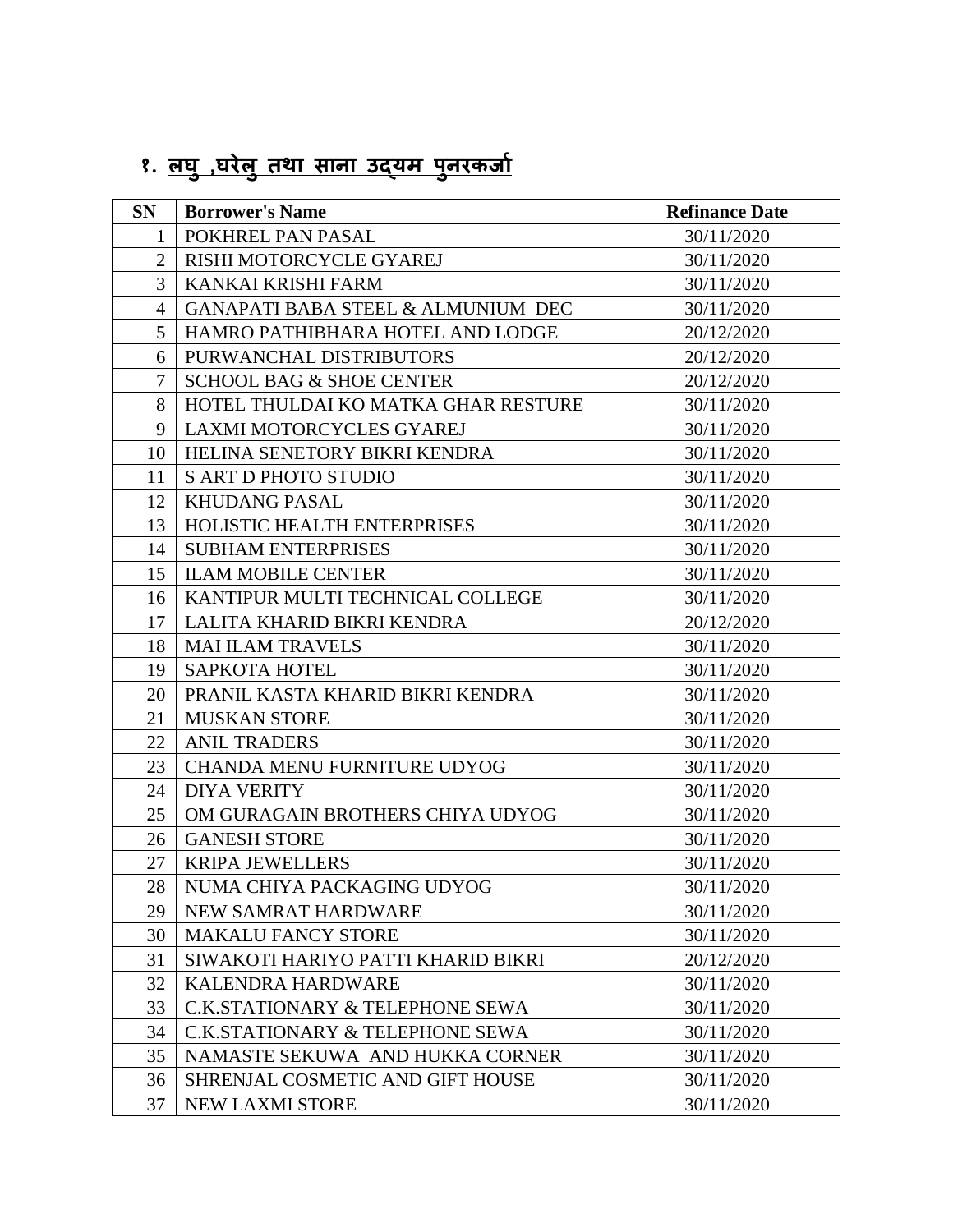| <b>SN</b> | <b>Borrower's Name</b>              | <b>Refinance Date</b> |
|-----------|-------------------------------------|-----------------------|
| 38        | SI. TI. MAI PUSTAK PASAL, MAIDHAR   | 30/11/2020            |
| 39        | <b>KUMAR CLOTH STORE</b>            | 30/11/2020            |
| 40        | PUSPANJALI ENTERPRISES              | 30/11/2020            |
| 41        | RESHMA SUPARI PRASODHAN KENDRA      | 30/11/2020            |
| 42        | SHEKHAR SUPARI PRASODHAN UDDYOG     | 20/12/2020            |
| 43        | MY STYLE FASHION WEAR               | 20/12/2020            |
| 44        | MAHAKALI MOTORCYCLE REPAIRING AND R | 30/11/2020            |
| 45        | CHAUDHARY KASTHA FURNITURE UDOGE    | 30/11/2020            |
| 46        | NEW KALIKA KASTHA FURNITURE UDOGE   | 30/11/2020            |
| 47        | SABILA FALFUL TATHA TARKARI STORE   | 30/11/2020            |
| 48        | <b>GOLDHAP FRESH HOUSE</b>          | 30/11/2020            |
| 49        | <b>ALLFONCE AGROVATES</b>           | 30/11/2020            |
| 50        | <b>SCHOOL HOUSE</b>                 | 30/11/2020            |
| 51        | AADARSH STEEL FURNITURE UDHYOG      | 30/11/2020            |
| 52        | MEHEAK SUPARI KHARID BIKRI KENDRA   | 30/11/2020            |
| 53        | OM PATHIVARA TRADERS                | 30/11/2020            |
| 54        | PUJA ALUMINIUM AND STEEL HOUSE      | 30/11/2020            |
| 55        | NEW PATHIBHARA GRIL UDHYOG          | 30/11/2020            |
| 56        | NEW PATHIBHARA GRIL UDHYOG          | 30/11/2020            |
| 57        | KHADKA HOTEL                        | 30/11/2020            |
| 58        | TRISHAKTI MOTOR CYCLE GARAGE        | 30/11/2020            |
| 59        | MANOKAMANA FURNITURE UDHYOG         | 30/11/2020            |
| 60        | BHAGAWATI PATHIBHARA KITCHEN CENTER | 30/11/2020            |
| 61        | AAISHKA FURNITURE UDHYOG            | 30/11/2020            |
| 62        | <b>ARATI POULTRY FIRM</b>           | 30/11/2020            |
| 63        | <b>LAJE HOTEL</b>                   | 30/11/2020            |
| 64        | MAINALI HATHA KAGAJ KHARID BIKRI KE | 30/11/2020            |
| 65        | ROSHAN FURNITURE UDHYOG             | 30/11/2020            |
| 66        | <b>GAURAV TRADERS</b>               | 30/11/2020            |
| 67        | OM BHADA PASAL                      | 30/11/2020            |
| 68        | PASUPATI NATH KASTHA FURNITURE UDHY | 30/11/2020            |
| 69        | MITRA KRISHI BHANDAR                | 30/11/2020            |
| 70        | DAWA SUPARI KHARID BIKRI KENDRA     | 30/11/2020            |
| 71        | AADITTYA REDIMET SU PASAL           | 30/11/2020            |
| 72        | AADITTYA REDIMET SU PASAL           | 30/11/2020            |
| 73        | <b>HAMRO BANGUR PALAN</b>           | 30/11/2020            |
| 74        | <b>RABINA STORE</b>                 | 30/11/2020            |
| 75        | <b>NEHA STORE</b>                   | 30/11/2020            |
| 76        | PRITI STORE                         | 30/11/2020            |
| 77        | <b>SITA STORE</b>                   | 20/12/2020            |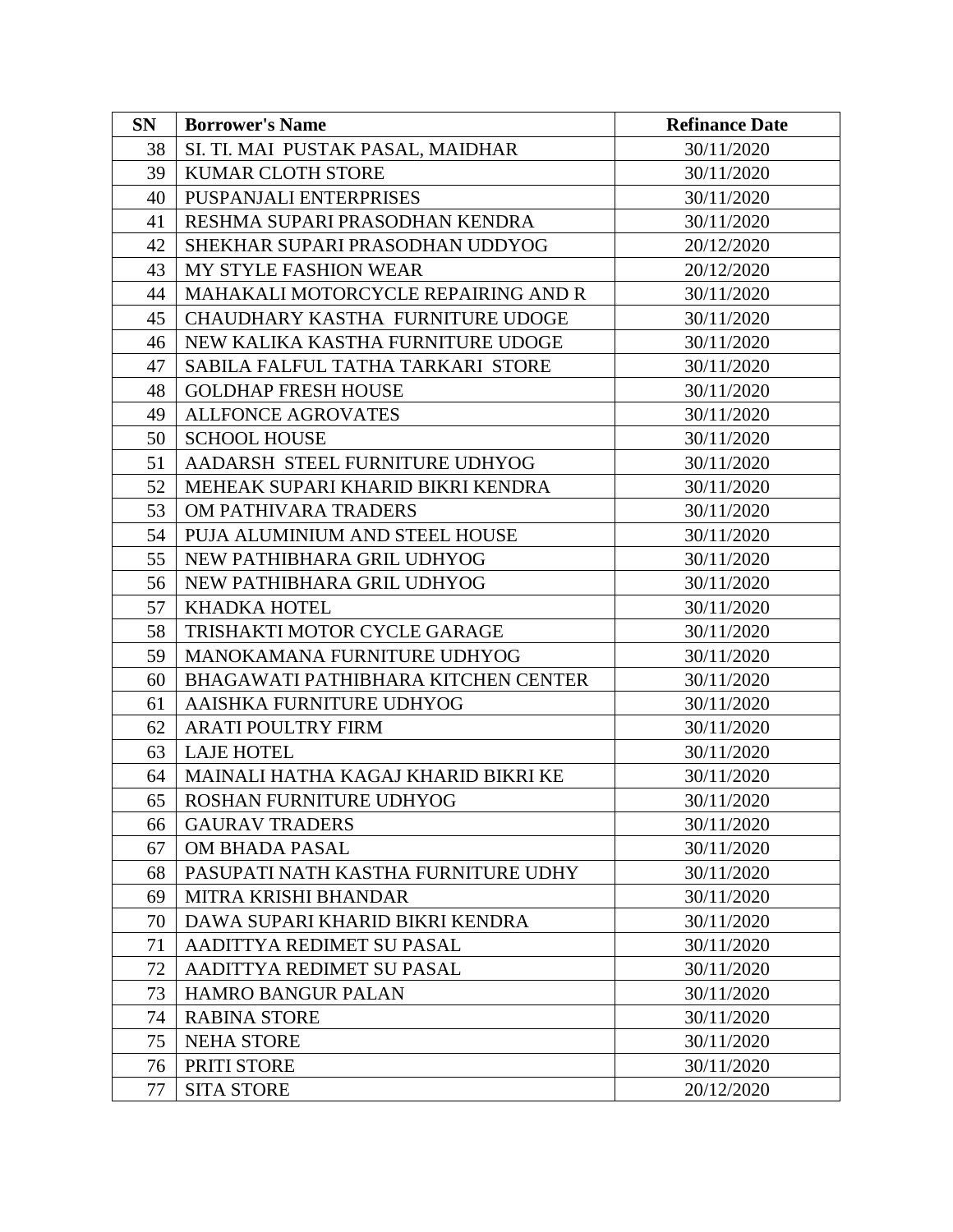| <b>SN</b> | <b>Borrower's Name</b>              | <b>Refinance Date</b> |
|-----------|-------------------------------------|-----------------------|
| 78        | <b>TAMANG STORES</b>                | 30/11/2020            |
| 79        | <b>LAXMI AUTO</b>                   | 30/11/2020            |
| 80        | <b>SHIVAM TRADERS</b>               | 30/11/2020            |
| 81        | NEW UNITED SUPPLIERS                | 30/11/2020            |
| 82        | <b>ALAK GRILL</b>                   | 30/11/2020            |
| 83        | Prajna Enterprises                  | 30/11/2020            |
| 84        | OM BINAYAK TAILORS                  | 30/11/2020            |
| 85        | <b>AAKRETI FURNITURE</b>            | 30/11/2020            |
| 86        | SHREE SINGHA DEVI FURNISHING CENTRE | 30/11/2020            |
| 87        | BIDHYA SHILPA ACADEMY JHAPA PVT.LTD | 30/11/2020            |
| 88        | NEPAL HOTEL & LODGE                 | 30/11/2020            |
| 89        | <b>KHADKA PASAL</b>                 | 30/11/2020            |
| 90        | <b>SUBASH KRISHI FIRM</b>           | 30/11/2020            |
| 91        | <b>G.B. SUPPLIERS</b>               | 30/11/2020            |
| 92        | <b>BIG STAR FURNITURE UDHYOG</b>    | 30/11/2020            |
| 93        | <b>SUBEDI CYCLE PASAL</b>           | 30/11/2020            |
| 94        | UMADHYANU GOPALAN AND DUDH CHISYAN  | 30/11/2020            |
| 95        | MAUSAM AND MANSOON FEEDS SUPPLIERS  | 30/11/2020            |
| 96        | <b>MANISH HOTAL</b>                 | 30/11/2020            |
| 97        | <b>SANTA SUN CHANDI PASAL</b>       | 30/11/2020            |
| 98        | PRATIK TRADERS                      | 30/11/2020            |
| 99        | <b>SAUGAT TRADERS</b>               | 30/11/2020            |
| 100       | D.G.DHOKA AND SISA PASAL            | 30/11/2020            |
| 101       | HIUNCHULI OFFSET PRESS              | 30/11/2020            |
| 102       | <b>C.S. TRADE CENTER</b>            | 30/11/2020            |
| 103       | <b>KERABARI MEAT CENTER</b>         | 30/11/2020            |
| 104       | <b>CHHINTANG MATA JWELLERS</b>      | 30/11/2020            |
| 105       | UNIQUE GENTS & SRIJANA BEAUTY PAR.  | 30/11/2020            |
| 106       | PATHIVARA DEVI JEWELLERS            | 30/11/2020            |
| 107       | PATHIBHARA METAL UDHYOG             | 30/11/2020            |
| 108       | <b>MECHI CHASMA CENTER</b>          | 30/11/2020            |
| 109       | NASA HELMET HOUSE AND ACCESORIES    | 30/11/2020            |
| 110       | AASHISH ISHMITA FURNITURE UDHYOG    | 20/12/2020            |
| 111       | P.D. COLLECTION                     | 30/11/2020            |
| 112       | <b>MASKEY GRILL UDHYOG</b>          | 30/11/2020            |
| 113       | <b>ANURAG VARIETIES</b>             | 30/11/2020            |
| 114       | NIKESH FURNITURE UDHYOG             | 30/11/2020            |
| 115       | SHREE JORPOKHARI PANCHTHAR JEWLLERS | 30/11/2020            |
| 116       | NEW KANKAI HOTEL & LODGE            | 30/11/2020            |
| 117       | SASKRITI KASTHA FURNITURE UDHYOG    | 30/11/2020            |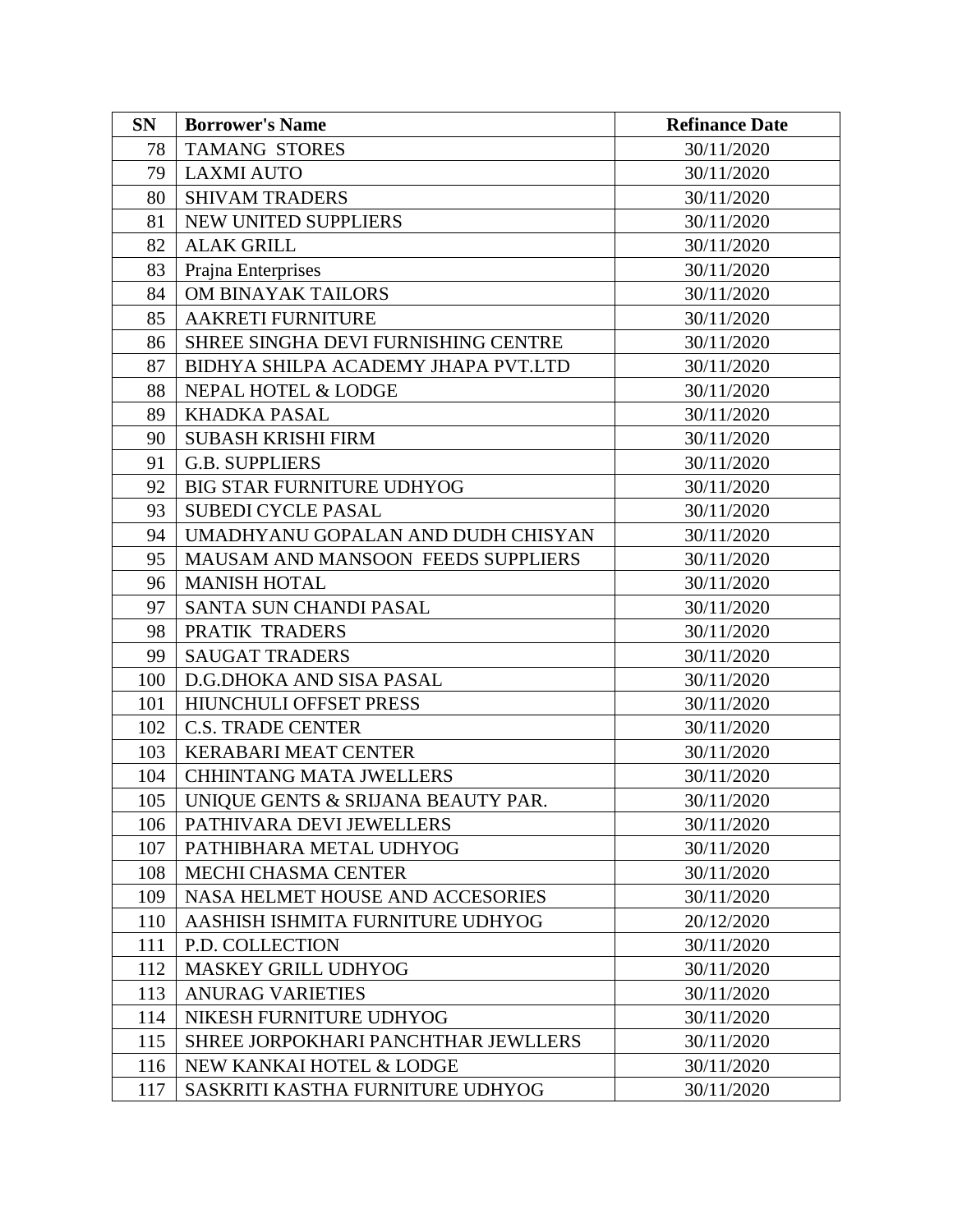| <b>SN</b> | <b>Borrower's Name</b>              | <b>Refinance Date</b> |
|-----------|-------------------------------------|-----------------------|
| 118       | KOPILA KASTHA FURNITURE UDHYOG      | 30/11/2020            |
| 119       | NEW SINGA BAHINI JEWELLERS          | 30/11/2020            |
| 120       | SESHEMA KASTA FURNITURE UDHYOG      | 30/11/2020            |
| 121       | <b>B &amp; B STORE</b>              | 30/11/2020            |
| 122       | AMBIKA KAPADA PASAL                 | 30/11/2020            |
| 123       | ANNA MULTI ELECTRONIC               | 30/11/2020            |
| 124       | MANAKAMANA KRISHI FARM              | 30/11/2020            |
| 125       | <b>JYOTI TRADERS</b>                | 30/11/2020            |
| 126       | <b>NEW MOON HAIR SALON</b>          | 30/11/2020            |
| 127       | <b>LAXMI FRESH HOUSE</b>            | 30/11/2020            |
| 128       | UMA MAHESHWOR AGRO ENGINEERING WORK | 30/11/2020            |
| 129       | <b>LAXMI JEWELLERS</b>              | 30/11/2020            |
| 130       | ARJUNDHARA FURNITURE UDHYOG         | 30/11/2020            |
| 131       | <b>SARASWATI BEAUTY COLLECTION</b>  | 30/11/2020            |
| 132       | SHRESTHA FURNITURE UDHYOG           | 30/11/2020            |
| 133       | PRAJWAL CHIYA PASAL                 | 30/11/2020            |
| 134       | <b>BHARAT ELECTRONICS</b>           | 30/11/2020            |
| 135       | <b>BUDHATHOKI KRISHI FIRM</b>       | 30/11/2020            |
| 136       | THE POWER GIM & FITNESS             | 30/11/2020            |
| 137       | <b>SANJAY HOTEL</b>                 | 30/11/2020            |
| 138       | <b>GYAN PASHUPALAN KRISHI FARM</b>  | 30/11/2020            |
| 139       | <b>SANDESH STORES</b>               | 30/11/2020            |
| 140       | AASTHA TENT HOUSE & ELECTRONIC PASA | 30/11/2020            |
| 141       | <b>OM JEWELERS</b>                  | 30/11/2020            |
| 142       | <b>BHUPENDRA KRISHI FARM</b>        | 30/11/2020            |
| 143       | <b>AMISA JEWELLERS</b>              | 30/11/2020            |
| 144       | <b>SUBIDHA HOTEL</b>                | 30/11/2020            |

## २. <u>साधारण पुनरकर्ज</u>ा

| <b>SN</b>      | <b>Borrower's Name</b>              | <b>Refinance Date</b> |
|----------------|-------------------------------------|-----------------------|
|                | MAHANANDA SHIKSHA PRATISHTHAN       | 31/12/2020            |
| $\mathfrak{D}$ | JAYA SHREE MUKTI NATH MECHI TECHINI | 11/04/2021            |
| 3              | DEV BHUMI VIDHYAPITH ENGLISH BOARDI | 11/04/2021            |
| 4              | HOTEL HICOLA HERITAGE               | 11/04/2021            |
|                | AADARSHA BANQUET                    | 31/12/2020            |
| 6              | CREATIVE INT. ACADEMY JHAPA PVT LTD | 11/04/2021            |
| 7              | AMBITTON ACADEMY JHAPA PVT.LTD.     | 11/04/2021            |
| 8              | SUPER MECHI SAYAPATRI YATAYAT PVT.L | 11/04/2021            |
| 9              | GARAMKALI YATAYAT AND AUTO PVT. LTD | 11/04/2021            |